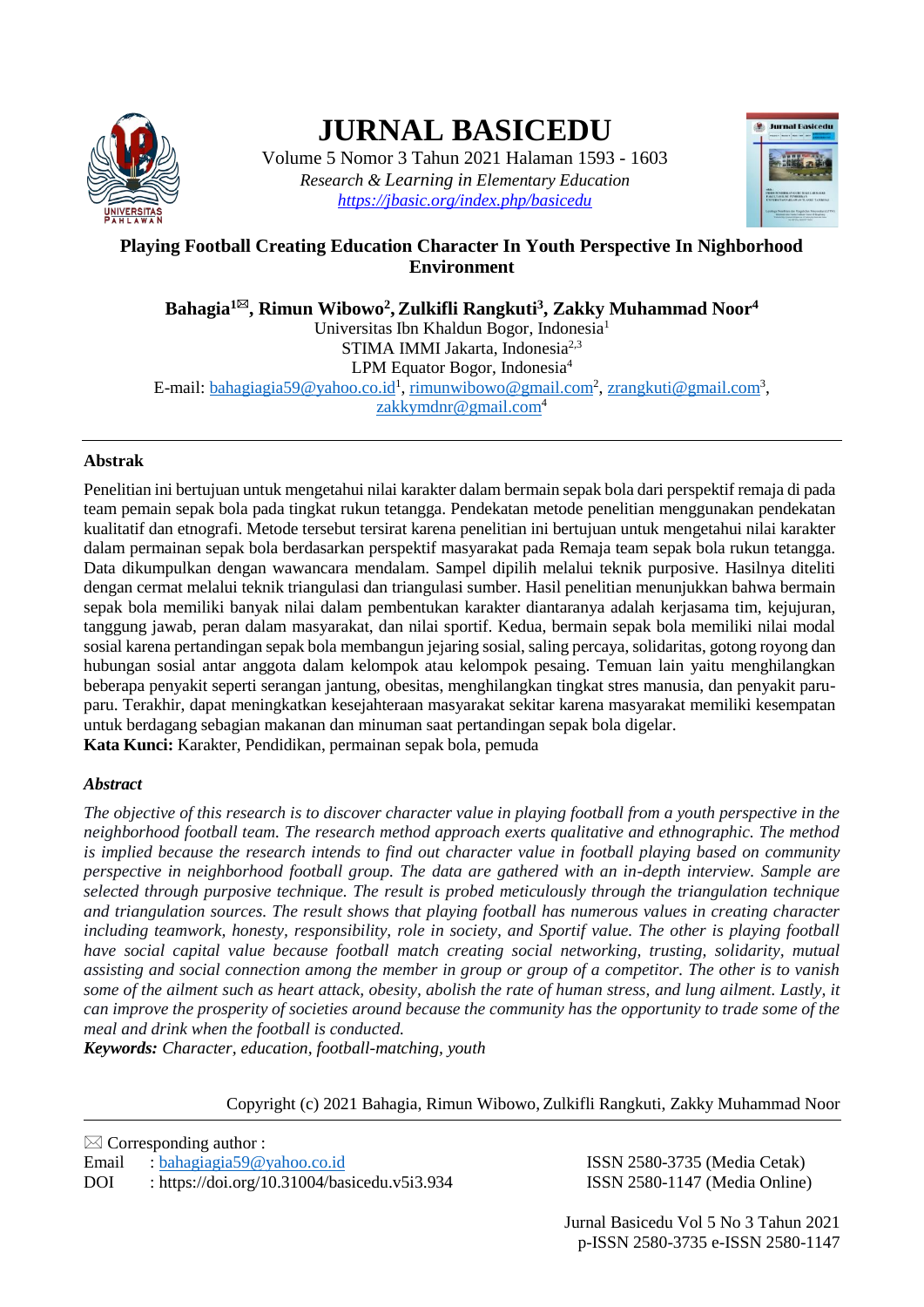#### **INTRODUCTION**

Moral damage has begun to appear in the present. Suryadi, (2012) said that the character of the nation which has decreased from time to time has become a serious topic of discussion, starting from the common people to officials and heads of state. The character of the nation has not only become a local and national issue but has also become a global issue. One of the causes of character damage is due to the progress of the times. Jahroh & Sutarna, (2016) said that the advancement of technological knowledge that should be able to create civil society erodes the importance of politeness values, good teachings about deeds and behavior (akhlaq), or what we often call morals. Laksana, (2015) remarked that the various problems that often occur in children's character education are the occurrence of behavior deviations both on a large and small scale such as brawls between students, violations of driving rules, abuse of illegal drugs, free sex, and violations of Discipline violations in schools have become commonplace in schools and there are still many phenomena or cases that show that the moral character of this nation is experiencing unsteadiness. This fact is also supported by other opinions that character damage consists of fights between students, the number of drug cases that ensnare students, students who show disrespect for adults, cases of cheating that have become a habit (Siswanti et al., 2018).

Wahidin, (2017) problems that arise in society such as violence committed by teenagers, 257 free sexual relations, vandalism committed by students, fights between students, consumptive economic life, and so on have become hot topics of discussion in the mass media, seminars, and on various occasions. This problem is exacerbated by the low level of public awareness of character education which harms children's attitudes. Children's attitudes are assessed by how they behave, what is said, and how they speak. A good child is a child who behaves according to religious norms, does not commit violence or even criminal acts (Maharani Ramadhanti, M Syarif Sumantri, 2019). Rachmah, (2013) said that the reason is that many experts in the field of morality and religion teach about morals but the behavior is not in line with the knowledge being taught. Since childhood, children are taught about honesty, courage, hard work, cleanliness, and cheating. Sadly, these virtues are taught only on paper and memorized as materials that must be studied. While character education is not limited to expensive exam questions but instead requires habituation. Habit to do good, to be honest, to be a knight, ashamed to cheat, ashamed to be lazy, ashamed to let the environment dirty. Nurhisam (2017) reported that character education is defined as education that develops character values in children so that they have values and character as their character, apply those values in their life, as members of society and religious, nationalist, productive, and creative citizens. Khamalah, (2017) said that the impact of character education is to build the nation's civilization. Character education is closely related to moral development. Character education problems are problems of morality, personality, and figure. Muslim & Ranam, (2020) states that morals are the key to the rise of civilization or vice versa. If a nation can build good morals for its people, a good civilization will be formed that can advance the nation.

Putry, (2019) said that character can be considered the values of human behavior related to God Almighty, oneself, and fellow humans. Environment and nationality manifested in thoughts, words, and actions based on religious, legal, etiquette, culture, customs, and aesthetic norms. Samrin, (2016) said that along with this understanding, there are groups of people who argue that the good and bad of human character are innate since birth. If the innate soul is good, then the human will have good character, and vice versa if the innate soul is bad, then the human will have a bad character. Choli, (2020) explains that character education instills habits (habituation) about which things are good so that students understand (cognitively) what is right and wrong, can feel (affective) good values , and usually do it (psychomotor). This perceived character has three interrelated parts: moral knowledge, moral sense, and moral behavior. Meanwhile, according to Nurhisam, (2017) remark that character includes the whole of human nature in thinking, behaving, and behaving. Human behavior is inseparable from what he thinks and he also feels in his heart, so that a person's character needs knowledge of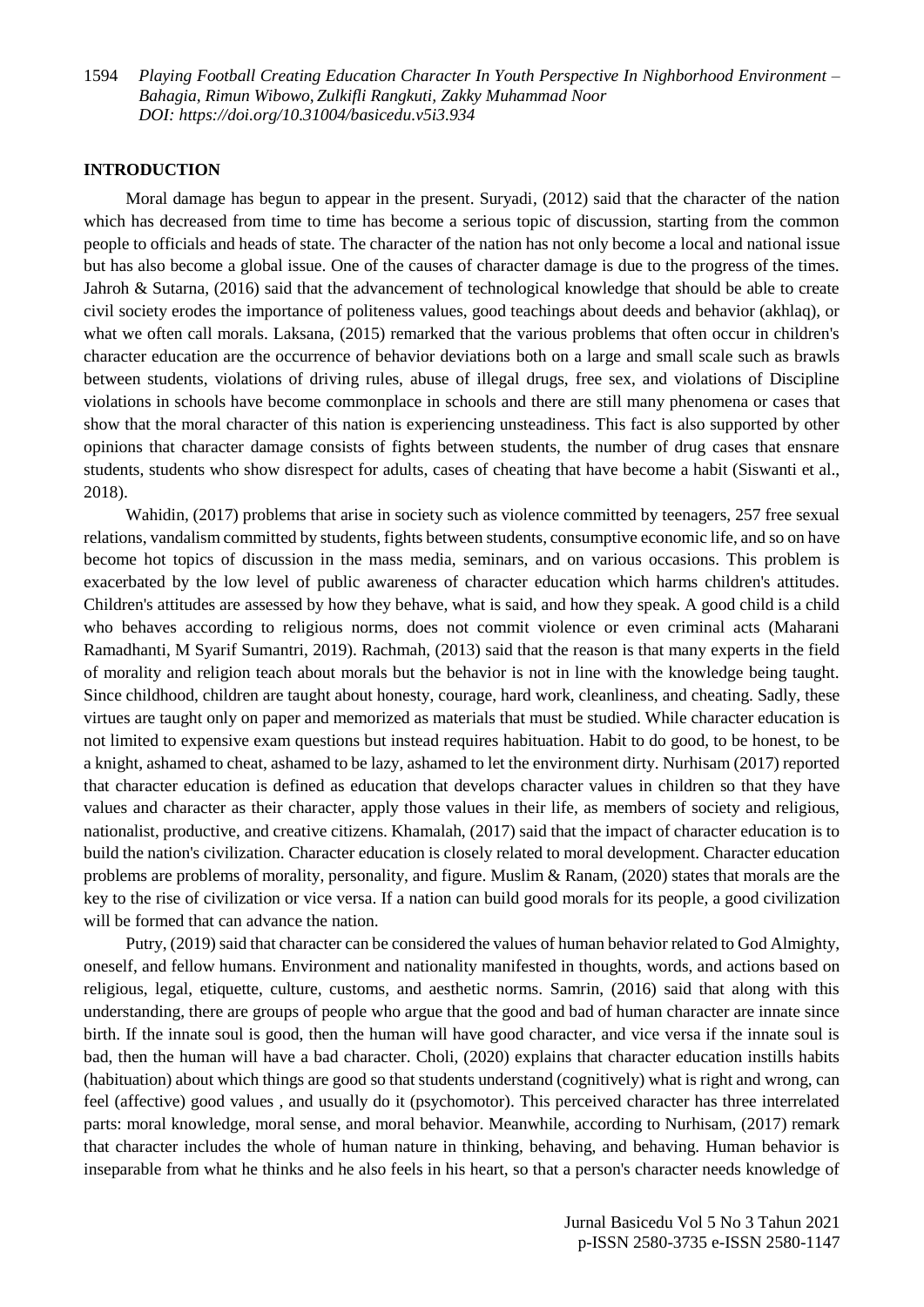kindness, then with the knowledge of goodness becomes the basis for thinking and also makes the feelings in his heart good, so that someone's behavior will be good because of the basis The knowledge and good feelings that he has obtained can direct the behavior he will do in his daily life.

Ahmad, (2015) said that the values that can be developed include curiosity, national spirit, love for the country, respect for preservation, friendship, love of peace, love to read, care for the environment, care for social and responsibility. Abdusshomad, (2020) remarked that the objectives of character education include character education, character education, moral education, value education, which are carried out consciously, systematically, and aimed at developing one's abilities so that they can decide and practice goodness in everyday life such as being responsible, honest, working. hard, and respect others. Meanwhile, Ismail, (2017) reported that the purpose of character education starts from forming the child's personality so that he becomes a good human being, a citizen, and a good citizen. Primasari et al., (2019) found that character education is very important as an effort to shape the character of the nation's generation who are not only skilled and intelligent but also have noble character. As for the criteria of good human beings, good citizens of society, and good citizens of a society or nation, in general, are certain social values that are heavily influenced by the culture of the community and nation. Santika (2020) reported that the success of character education is not necessarily seen from the perspective of the cognitive domain, but how is the balance between the cognitive, affective, and psychomotor domains.

Family, society, and school an inseparable units to form character. The family educates children's character in a limited environment. Meanwhile, the community also supports character building through various things, including the social environment, habits, culture, and others. This condition is experienced and carried out by individuals so that the person concerned will choose the path to form the character and character that is most expected following the wishes of the community itself (Kamil, 2015). So character is formed through a learning process in several places, such as at home and in the environment where they live. In this study, trying to find playing football creating a character education based on youth perspective in the neighborhood environment. This research is no longer looking for and re-examining the research that has been done. Several objectives will be expected to be found, starting from how to play football as character education for the younger generation related to teamwork, sportsmanship, honesty, and values of trust or responsibility as well as the behavior of taking a role in a position when playing football. Another goal is to find social capital in playing football starting from the benefits of social networking, solidarity, trusting, and social relationships between members of the team and opponents to support life. Finally, how social values play football so that it has an impact on the economy of the surrounding community.

#### **METHOD**

The research about playing football can create character education is held in youth in Neighborhood associations. The research method used is a qualitative descriptive approach. Descriptive research is a form of research that aimed to describe the phenomena that exist, whether a natural phenomenon or a man-made phenomenon. Descriptive research studying the problems in society, as well as the procedure applicable in the community including relationships, activities, attitudes, views, and processes, are ongoing and the effects of a phenomenon (Linarwati et al., 2016). Yuliani,(2019) said that qualitative descriptive research (QD) is generally used in social phenomenology. The main strength of qualitative research lies in the flexibility of the researcher's style to describe the research flow with a very open research problem. Harahap (2020) reported that mainly related to patterns and human behavior and what is behind these behaviors which are usually difficult to measure with numbers. Because the symptoms that appear are not always the same as what is in the mind and real desire.

Meanwhile, descriptive research can be defined as the research was conducted to provide an overview in more detail about a symptom or phenomenon. The result at the end of the research is usually typology or patterns regarding the phenomenon that is being discussed. Descriptive research is conducted by searching for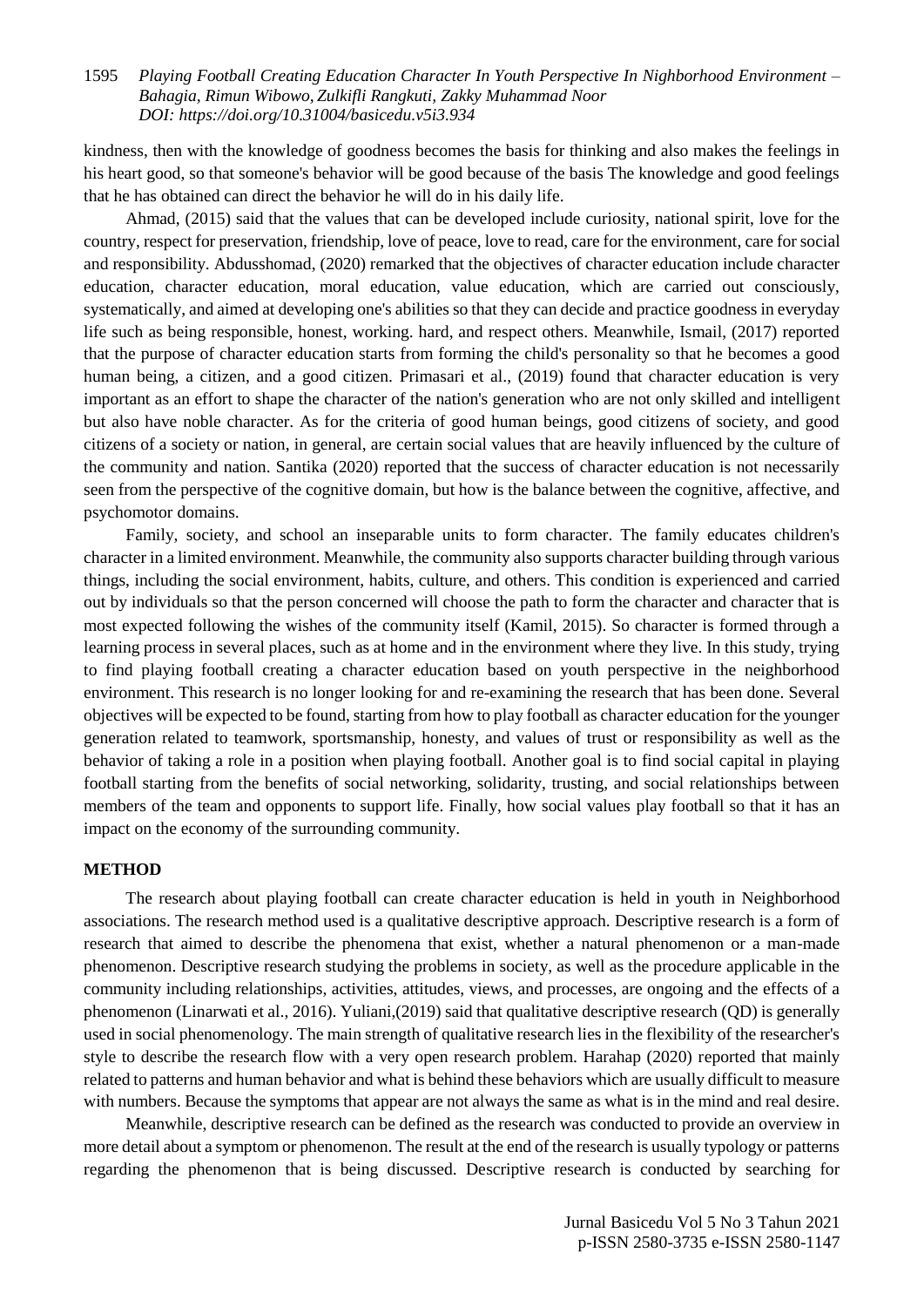information associated with existing symptoms, described clearly the goals to be achieved, plan how to do his approach, and collect a variety of kinds of data as materials for making the report (Priyono, 2016). To select the sample, the research uses purposive technique sampling. This sampling technique is implied because collecting the sample with some consideration including The head of the football team and members. The head of the football community is selected because they have participated in organizing several events like football acting and the person is mixed in playing football playing. Meaning that the person can be categorized as the person who has the widest knowledge and skill compared to another person in the member of the association group. However, members of the football team must be involved to have a variety of answers for research. There are several data that the researcher intent to gather such as about the question in connecting between character education in playing football, at least there is some aspect that the researcher would like to obtain such as playing football can stimulate teamwork, honesty, responsibility, role in society, and grow attitude like sportsmanship.

Furthermore, the researcher asks the question which is related to playing football has social capital value including it can build networking, trusting, solidarity, mutual assisting and social connection among the members in a group or group of a competitor. Another, researcher offer question about the advantage of playing football for improving health conditions such as heart attack, obesity, abolish the rate of human stress, and lung ailment. Lastly, the research asks about the connection of playing football for combating poverty or improve the economic circumstances of societies. The data which have been collected from in-depth-interview must be combined with another method like observation and documentation. Observation must be conducted because to see the location and the real action of cities. Once the data from some of the methods have been gathered, the data must be analyzed by triangulation data. Triangulation can be categorized as an analysis method to combine more than one method to obtain more reliable data including sources from in-depth-interview, documentation, and observation. Shidiq & Choiri, (2019) said that triangulation can also be done by comparing the results of two or more researchers using different techniques. Data or information from one party must be checked for accuracy by obtaining the data from other sources, for example from second, third parties, and so on using different methods.

Shidiq & Choiri, (2019) aim to compare information about the same thing obtained from various parties so that there is an assurance about the level of data confidence. This also prevents the danger of subjectivity. In this research, the researcher is assisted by other researchers to conduct the same interview as the original researcher to see the consistency of the respondents' answers to the questions asked by the researcher. Finally, synchronous data were obtained between in-depth interviews conducted by the researcher and other researchers who were instructed by the researcher to check the data in more depth. Even data collection is also carried out with differences in time (morning, daylight, and evening). The reason is that respondents are fresher in the morning so that the interviews were conducted at various times but the results still got the same answers. While the triangulation technique is to exert a variety of ways. In this research, the combination from numerous sources including in-depth-interview, observation, and documentation can be reliable data.

### **RESULT AND DISCUSSION**

Playing ball can build good character for children because playing ball has character education values . After all, playing football can build social morals in the soul so that it can be mentally healthy. Playing ball also maintains physical health because playing football must maintain the health of the lungs, heart, and muscle condition. Playing soccer contains educational values, including playing football, having various kinds of rules that are applied in the field when you want to play. There are various roles of each player so that everyone has a contribution to struggle to maintain the team following the mandate that has been given. The role in playing football includes the role in a non-formal manner that is assigned to someone to carry out tasks in the game of football. Someone who acts as a keeper is responsible for guarding the goal from the opponent's attack. There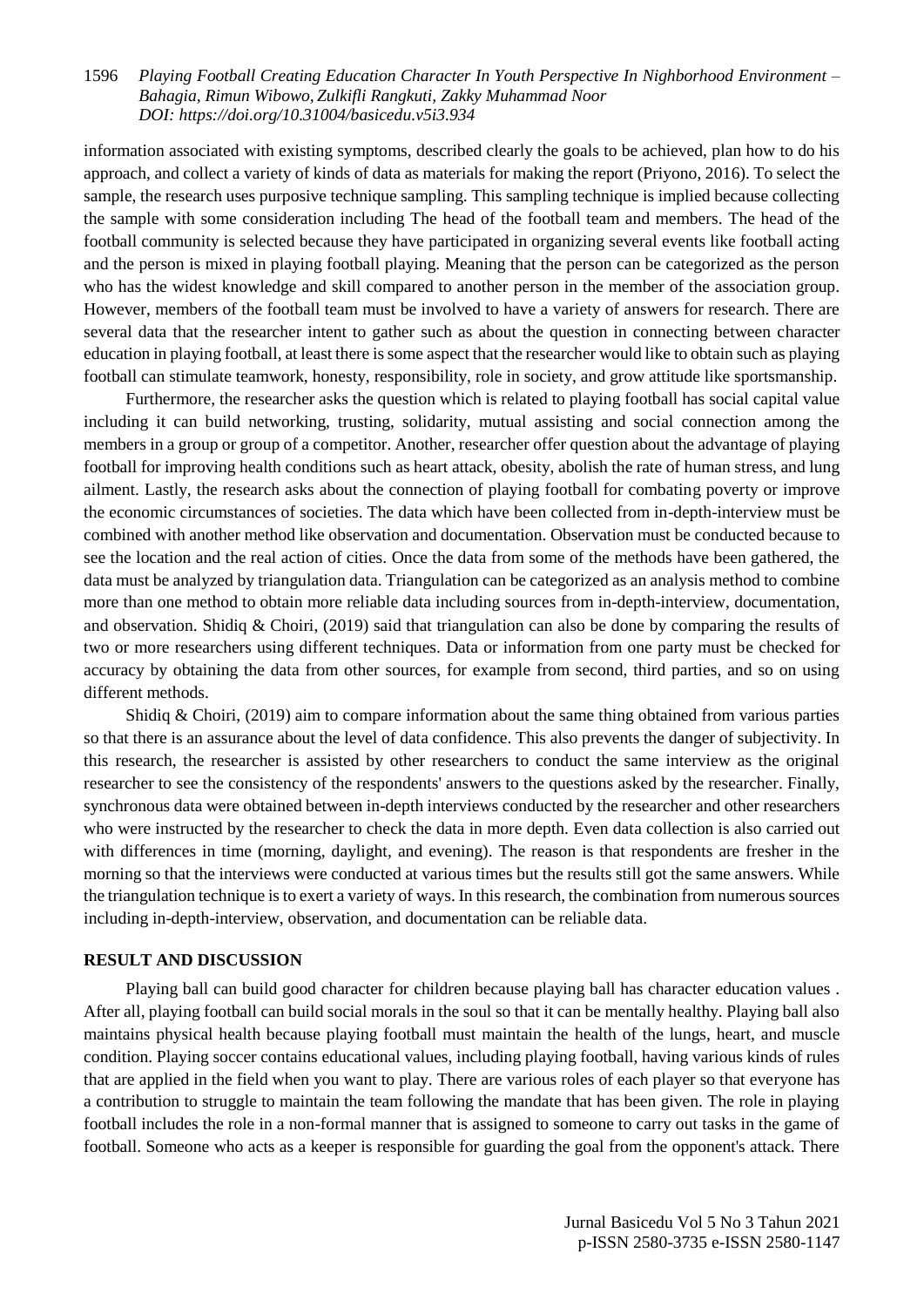is even a change of roles in playing flexible so that the first role you have can switch to another role played by fellow teams so that there is a division of tasks for each person.

Each player has a role as a responsibility, including the keeper as a goalkeeper. There are several players in soccer including Back, midfielder, and attacker. Keever sends the ball to the back, then the ball is sent to the midfielder then the attacker kicks the ball to the opposing team. There are two midfielders, back there are four people and there can be more and one attacker. The attacker will be helped by a midfielder who moves towards the opponent. There is a very flexible swap position between team players. In this case, everyone has the same right to exercise the positions that have been owned by others. That way everyone who plays football activities can feel the difficulty and ease of the roles that have been played by others and continue to carry out that mandate. Meanwhile, exchanging roles is not easy because it is not certain that everyone's skills can be transferred to another. Even so, everyone has the opportunity to do a role that is not the first role he has. Someone who used to play as a back and midfielder will help someone who is struggling to become a striker to achieve common goals. When changing positions, there is learning that is gained, namely understanding one's position when occupying a position.

In children's education, role-playing is also often carried out. If children are involved in playing football, they will immediately experience a change of positions. In the end, they learned from an early age to carry out the mandate following the assigned task. This habit is a stimulus so that the behavior will be useful in his life someday. At the same time raises responsible behavior and avoids losing behavior to opponents because they are accustomed to implementing games in life. Children, when playing football, the roles of back, attacker, midfielder, and keeper belong to the responsibility that has been borne by the players who take part in this task. The success of the assigned task is not only for yourself so playing football is for the benefit of the group or team, not just individuals.

This relates to the role and responsibility of humans not only for the environment but when the mandate is not carried out then there is a divine affair because humans do not escape responsibility in the future to God. Furthermore, each task is also a mandate so that there are religious values in the work that is being accepted. Hermawan et al., (2020) mandate can also be said to be a form of professional attitude towards what God has given to all types of human professions. Several indicators can be used to measure responsibility including doing something that should be done, and planning, being persistent and always trying and doing your best, controlling yourself, and being disciplined, thinking before acting and considering consequences, being responsible for your words. , actions, and attitudes and setting good examples for others (Siburian, 2012). Anwar, (2014) said that the responsible ability built through the education process includes vertical responsibility (to God), horizontal responsibility (to outside himself,) and personal responsibility.

Another value that can be used to build character is the honesty of children. When playing football, each player is being tested for honesty. For example, when playing, a player as a ball does not need to tell the referee about the mistakes he made during a match. When the player himself approaches the referee and says about the mistakes he has done, he is classified as an honest player. The habit of acknowledging a behavior that is done is classified as wrong can foster individual honesty and awareness of the mistakes that have been made. Honesty is also built through the referee, when the referee sees the referee himself immediately follows up on the actions of the players. The result of learning honesty will be permanent behavior if it is applied to children. Honesty must be formed and conditioned to behave honestly by often being involved in games such as soccer because honesty in the game of football includes direct multi-location testing.

However, when a player does not want to be honest and silent, including that player needs recognition from other people that he is not being honest so that the public or the players who witnessed it and the referee who becomes the witness. Playing soccer also has an impact on sportsmanship. Sports behavior can be seen when a player commits a violation, but other teams never get angry or their emotions increase at the time of the incident but leave the referee as the person who is considered to be able to solve the problem. The team can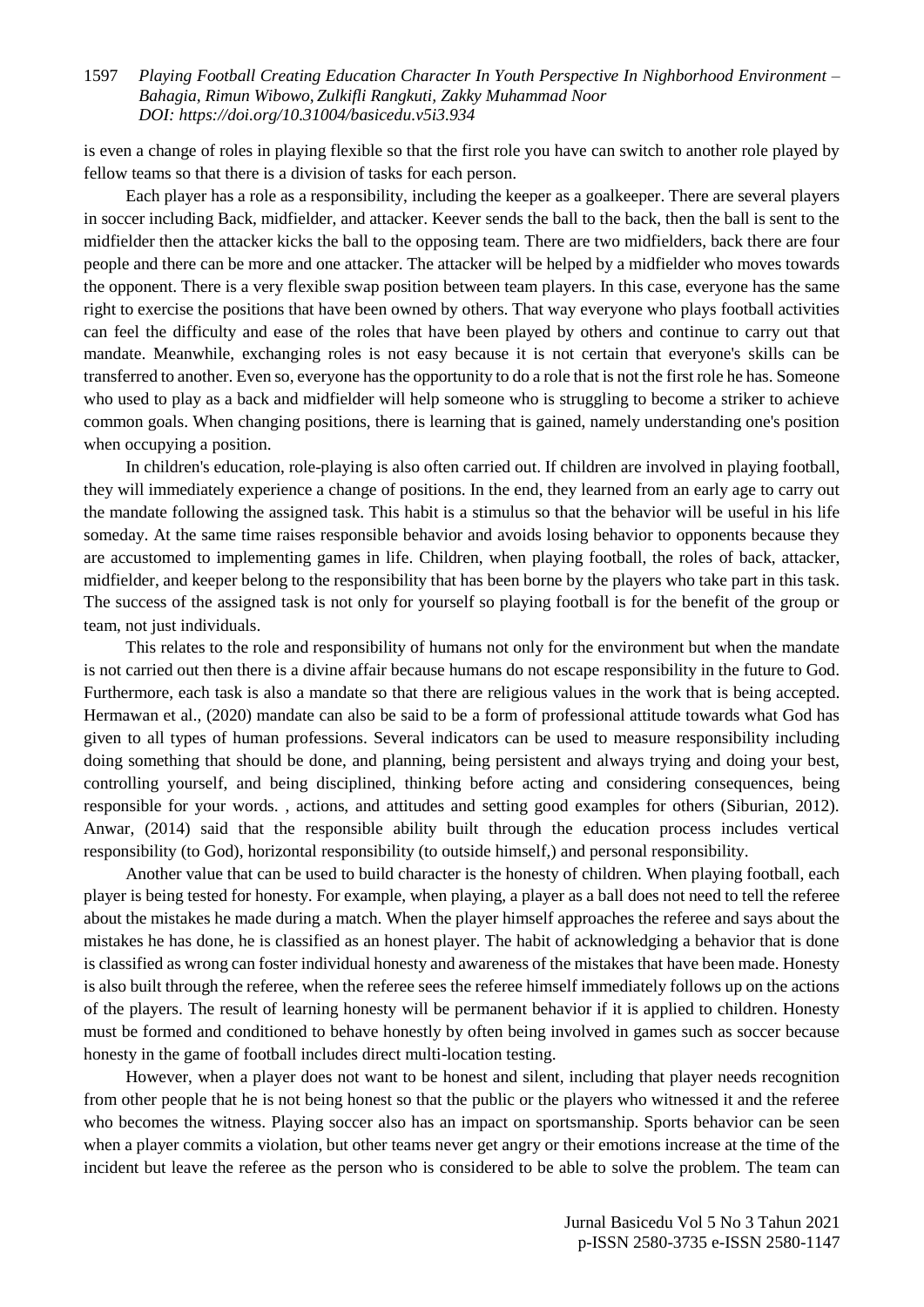reply but they don't. They are more accepting of defeat in playing football than angry because they lose when playing soccer. Even when a soccer match is finished, it's like enemies breaking and hurting when playing soccer but once finished playing they don't raise problems when the game has passed. All teams remain friends outside the match, greet each other, and smile at each other and as if nothing happens to hurt feelings and souls. They think that something that happens during a ball match does not need the problem to be done again outside the match.

These findings are supported by various opinions like Pradipta,(2015)reveals that sportsmanship is a mental attitude that shows dignity in sports. The value of sportsmanship underlies the formation of attitudes and attitudes that underlie behavior. As a moral concept, sportsmanship contains respect for the opponent as well as self-respect that is related between the two parties seeing their opponent as a partner and integrating sportsmanship with the concept of friendship. Yuliawan, (2016) said that the spirit of sportsmanship is admitting defeat, respecting opponents, and enforcing fair play, and being able to reward himself and others. Zhannisa, (2015) reported that with sportsmanship, individuals or groups were knightly, gentle, and honest in playing. In this understanding, players are fair and open, do not commit cheating and certain tricks against their opponents. Sportsmanship upholds honesty as a benchmark, as well as the principle of healthy and quality competition. Theories and findings in the field can be interpreted as a sporty spirit, namely, a soul that controls emotions both verbally and in visible behavior so as not to hurt feelings and cause noise in the game and outside the match. This happens because there is a high enough awareness of each member to respect the opponent and fully aware that they are in a match.

Furthermore, any event at the match will not have an impact on the association of the team and members in everyday life outside the match. A sporty spirit is instilled from an early age in children, especially elementary school children, can increase patience so that they are not easily ignited and respect friends and do not want to have conflicts. Herdiyana & Prakoso, (2016) reveal that sportsmanship will not be detrimental to others and will be beneficial for themselves and trust will be a big mandate for a sporty student, while a sporty student can be relied on when gaining trust. Children's participation in soccer games from an early age can stimulate children to become sportsmen in the future so that they need to be cultivated from an early age. Meanwhile, habituation is one of the means in education. Character is composed of our habits because they are consistent, often have unconscious patterns, these habits are constantly, every day revealing our character (Rohendi, 2018).

Besides that, teamwork in the game of soccer is so solid that playing football is impossible to do alone. Teamwork is work hand in hand, helping to help mutually beneficial between one part and another (Arizona, 2018). When achieving common goals, teamwork by forming each team and the task becomes part of realizing work not for its interests but working for the goals that have been achieved. As well as to hone togetherness to attack your opponent. The roles of the back, Keever, arena, attacker, referee, and youth organizations are inseparable parts of achieving the desired achievement for the common interest, not for individuals. When playing football, each individual can't work alone so that the skills and knowledge of each individual in the team will determine the strength to fight against the opponent. Msulihah (2016) said that teamwork can be called a group of intelligent people who meet the requirements of the fulfillment of the understanding so that synergies are formed between various activities to carry out activities to achieve the best performance.

The steps for teamwork management include: determining the goals and objectives of the teamwork, specifying the tasks for each team, and providing motivation. Before the match starts, each individual, according to their skills, will be arranged first so that each role in the match has been carried out. The coach also has an important role to play in igniting the fighting spirit of the soccer players so that the spirit ignites in each player. Values in children's education, that is, if children are involved in soccer activities, they have been given instructions to live and cannot be alone. This life cannot possibly need any other person. That way a child who is used to working in a team will make the team an asset in moving through life. This finding is related to building children's character, especially to play a role. Playing soccer and exercising, in general, includes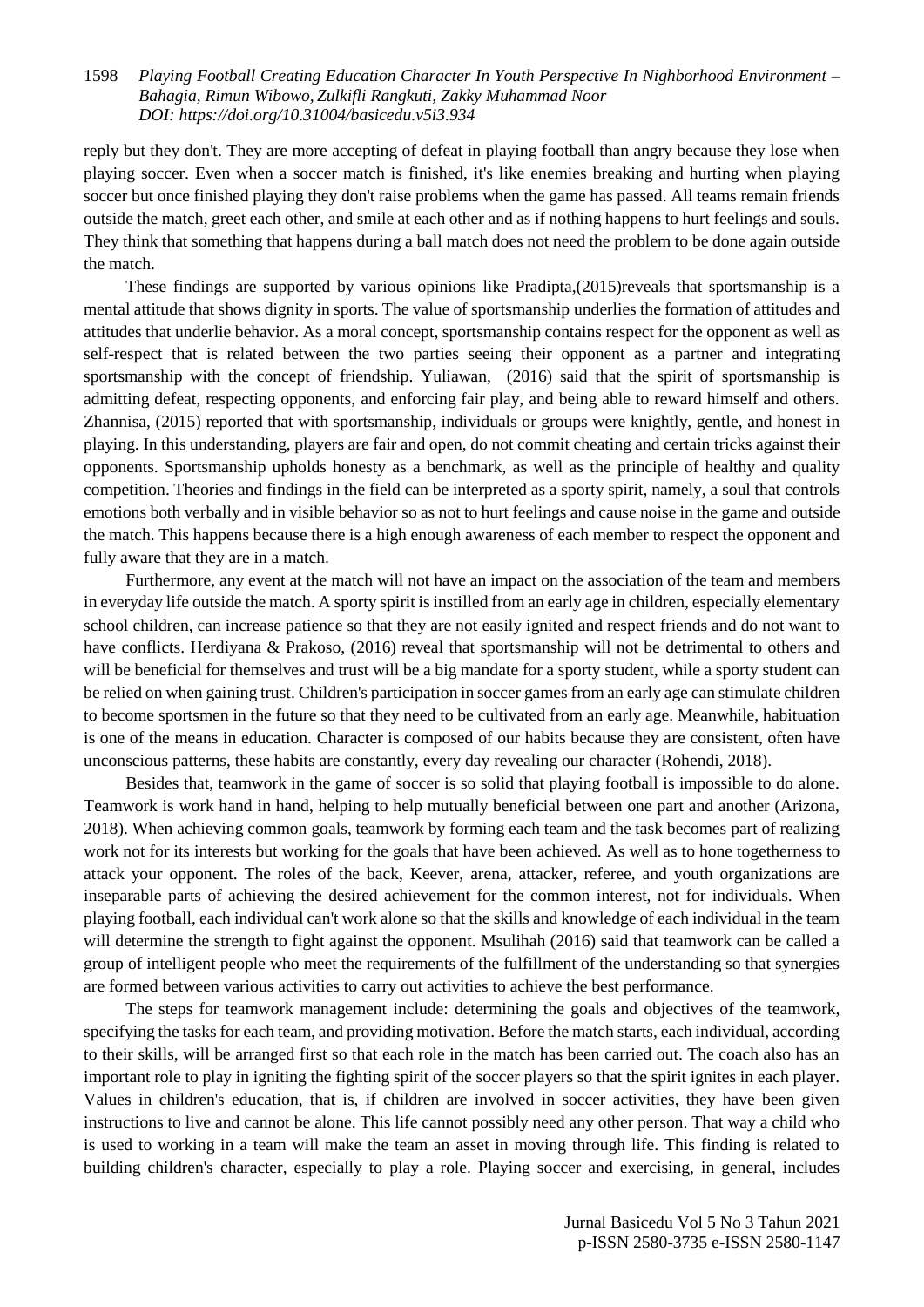building physical health. Setiyawan M.Or,(2019) reported that sport is a fundamental basis and philosophy of life that reflects and combines the balance between the body (a healthy body) and the spiritual (will, morals, and intelligence).

Coupled with the arrangement of exercises before playing because the player doesn't overdo the muscles. So there is no overlap in training, then you cannot play. So the exercise time should be set around 1 hour per day and not every day of the week. The amount of exercise just 5 days per week is quite a lot. Playing football is also related to heart health, so if your breath is not in a good condition, your heart will also not improve. If they continue, then when they play there will be an impact on injuries to parts of the body. In training, the ball must be reviewed to ensure that someone is fit or not to participate in the ball match. With sports activities such as football, it can improve health conditions so that a person becomes fitter in life and while playing. Sudiana, (2019)remarked that physical fitness meant a change in physical condition for the better, especially in the heart, lungs, and blood vessels. Meanwhile, spiritual satisfaction during sports activities can pleasure itself. Other health values include preventing obesity, stress, diabetes, hyperlipidemia, stroke, heart disease, and hypertension (Andalasari & Berbudi BL, 2018).

Other values that can be taken from playing football are the mutual help that starts with one team when playing football. For example, the football team helped his deceased relative, starting by providing tents, bathing corpses, and also ordering benches to prepare to take care of the corpses. This information is usually shared in the what's app team groups so that each member can participate directly in building solidarity between members. As well as helping each other when there are prayers and tahlilan for people who have passed away. Other life values, with football in one team, each member in the team will share information starting from information on work opportunities to build social networks. Members of the team can work because of an acquaintance from the team who helps to find work.

In addition to information about work, members of the team can also get information opportunities about college. Even members of the team learn together and share information about class assignments outside the game. Social networks are also formed in soccer-playing teams because playing football matches is usually done based on regional or regional levels. Playing football at the lowest level is carried out at the neighborhood and community groups, continued in the sub-district and even at the district and national levels. In each of these areas, there will be social relationships with opposing teams in various locations to allow more friends and networking. These results are related to social capital, namely social networks. Other findings show that playing sports can build friendship and social relationships in groups or fellow teams, opponents, and the wider community who are watching the match. Meanwhile, social relationships/interactions between community members can foster brotherhood, kinship, and kinship (Solikatun & Juniarsih, 2018). The interaction between members in the soccer player group is also very intensive because there are frequent meetings such as during practice and matches.

This fact is supported by Gustarini & Hidayah, (2018)said that the interaction between individuals in a social group if it occurs over a long time occurs intensively and sustainably, will automatically foster a sense of solidarity due to similarities. Sports can build relationships across social, economic, and cultural differences in society (Indrawan & Aji, 2019). Conditions supported by Perdana, (2018)reported that football can be a very useful socio-political tool, namely as a unifying medium, to deliver messages or information about peace to be conveyed to a wider audience. It's just that there is ugliness from social networks such as being a source of division due to not being able to accommodate more members' interests (Teguh, 2017). Then, playing bole can build a high level of trust among members. Faedlulloh, (2015)said that this mutual trust grows and is rooted in the values inherent in group culture. Suppose the team entrusts money to the treasurer. All teams believe because every use of money is always transparent so that each member can see the evidence. In addition, the funds for playing football are entrusted to the treasurer so that the treasurer has the trust or trust of each member.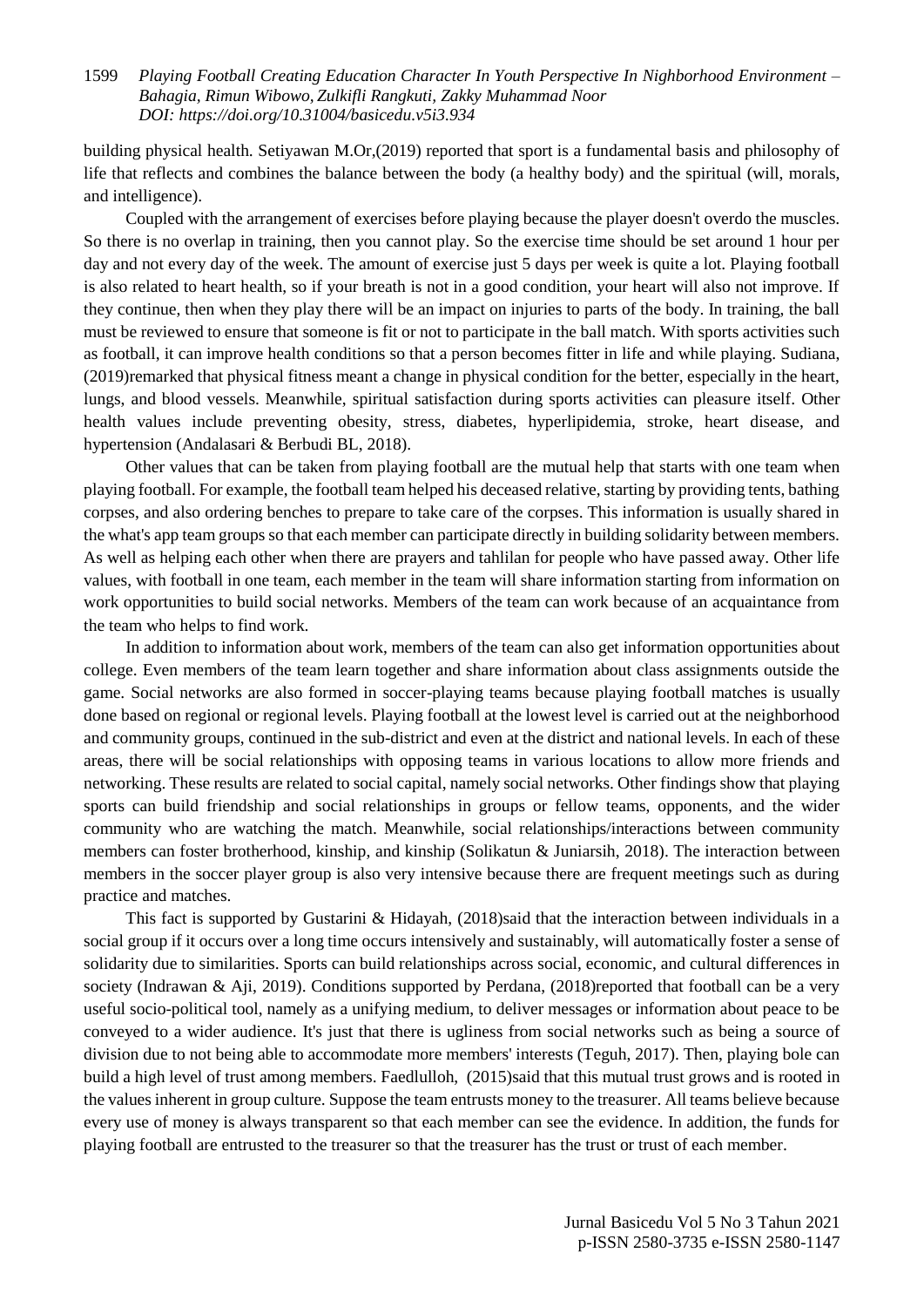The most confidence in the football team is not built easily. While members have entrusted their trust to the treasurer to take care of financial matters where the money does not belong to them but belongs to the public, namely members. Syafar (2017) reported that trust will occur if it is based on the values of honesty, fairness, openness, mutual care, mutual respect among these communities. Trust will emerge when all members of the community have strong social ties that are built into the social system if the members interact with each other for a relatively long and deep time. Meanwhile, Hastanti & Purwanto, (2019) utter that trust will create social obligations. Trusting someone will bring back the person's trust (reciprocity). In reciprocity, there are repaid and balanced. In addition, according to Aditya, (2018), it is reported that trust between community members functions like a lubricant that makes the running of the community or organization more efficient. This condition is also supported by Cahyono & Adhiatma, (2016) where trust is an expectation of order, honesty, and cooperative behavior that emerges from within a community based on the norms shared by its members.

Each member of the team in a game group football will trust back in the treasurer as the holder of finances because they have never been cheated, especially in terms of allotment of funding. Playing football also never shows the status (a student, a worker, an official, or any other position). The players don't look at the status of each player, they look more at the skills when playing football. Of course, there is no social description, everyone with any status has the same opportunity to become a human who has skills in playing football. Finally, playing football matches can bring livelihoods for soccer players because there is a prize when the match is won by a team. The local community can also get sustenance from the competition because they have the opportunity to trade various types of food and drinks. Directly, the game matches at the village, such as matches at the village level, provide economic access for the surrounding community. Unfortunately, playing football or sports is not given enough attention because being busy at work makes a person does not have enough time to exercise. Meanwhile, the quality of human resources such as youth is very supportive of the development of a nation. Even though youth have a role to play in building the nation.

#### **CONCLUSION**

Numerous points of view can be concluded from the research result above including character education can be performed from playing football including teamwork because when the youth participate in playing, they must complete the task-based collectively instead of individually because they need the other individual skill and knowledge to tighten the power of team. The other is playing football is one method to applicate the alteration of roles in playing. In a football competition, many positions must be assumed by the players involved, starting from the goalkeeper, back, arena and attacker. When the game progresses, the player who is trusted to be the back and arena can become an attacker or switch positions. Exchange of positions like this gives a value to the player that when the position in the team is accepted, the player must do it correctly and responsibly. At the same time, there are mandate values from playing football because each role cannot leave a mandate. Every individual who is accustomed to being assigned a mandate since childhood and is responsible for what is given to youth has the possibility of becoming a human being who maintains his trust in the future.

In addition, playing football can build honesty because in playing there must be violations committed. When youths who play admit mistakes that have been made to the referee, this includes behavior to build honesty without having to say the referee. If this value continues to be nurtured from childhood, it can shape honest behavior one day. Then, playing football is the same as building social capital because playing football is done at the village and district level so that players have many acquaintances from various groups. This condition makes the team have a strong social network so that it is useful for navigating life. After that there is trusting value, there is financial management carried out by the treasurer in the team. In this condition, the treasurer is learning to build trust in all teams through financial transparency so that all trust the team. Another social capital, namely playing football, means fostering helping behavior because the team will help every member who feels troubled in life.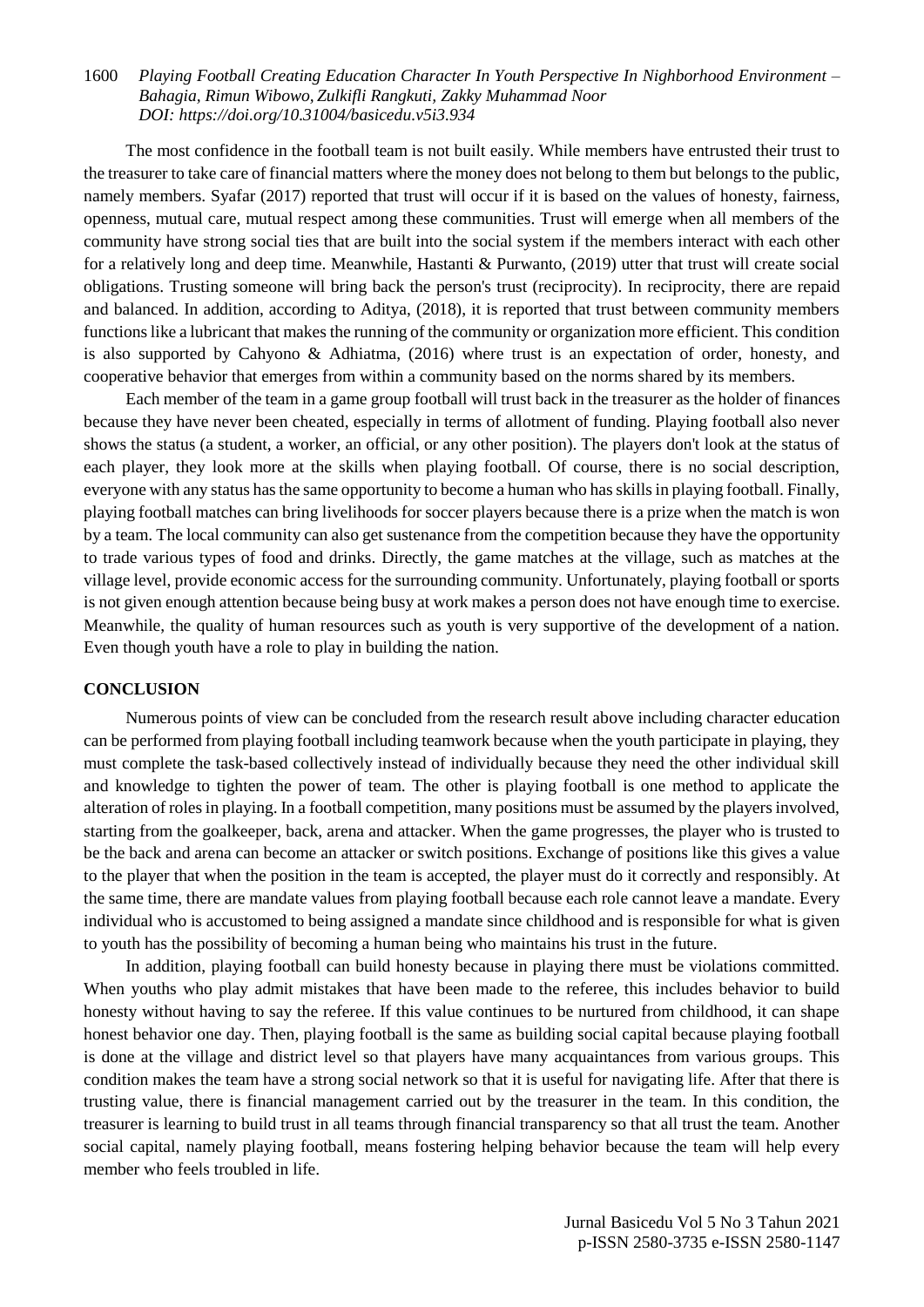As well as being a center of information for each member starting from job information, education information, and life information in a broad sense due to solidarity has been well developed. Even in playing football, regardless of status, every player is considered the same even though they come from various groups. This proves that there is no discrimination in the game of football and it is valuable for individuals to eliminate souls who like to discriminate against others. In addition, a good character must be built from physical health. The game of football plays a role in maintaining health starting from a healthy heart, lungs, eliminating obesity and high blood pressure. When playing, it must be checked about health, when not fit, the player is prohibited from competing. Finally, the game of football has an economic impact on all residents around the match. People have the opportunity to trade all food and beverages.

## **REFERENCES**

- Abdusshomad, A. (2020). Pengaruh Covid-19 terhadap Penerapan Pendidikan Karakter dan Pendidikan Islam. *QALAMUNA: Jurnal Pendidikan, Sosial, Dan Agama*, *12*(2), 107–115. https://doi.org/10.37680/qalamuna.v12i2.407
- Aditya, Z. F. (2018). Penerapan Modal Sosial Dalam Praktek Peradilan Yang Berbasis Kepekaan Sosial. *Jurnal Ilmiah Hukum LEGALITY*, *25*(2), 200–219. https://doi.org/10.22219/jihl.v25i2.6002
- Ahmad, T. A. (2015). Kendala Guru dalam Internalisasi Nilai Karakter pada Pembelajaran Sejarah. *Khazanah Pendidikan*, *VIII*(1), 1–15.
- Andalasari, R., & Berbudi BL, A. (2018). Kebiasaan Olah Raga Berpengaruh Terhadap Tingkat Stress Mahasiswa Poltekkes Kemenkes Jakarta Iii. *Jurnal Ilmu Dan Teknologi Kesehatan*, *5*(2), 179–191. https://doi.org/10.32668/jitek.v5i2.11
- Anwar, S. S. (2014). Tanggung Jawab Pendidikan Dalam Perspektif Psikologi Agama. *Psympathic : Jurnal Ilmiah Psikologi*, *1*(1), 11–21. https://doi.org/10.15575/psy.v1i1.463
- Arizona, R. (2018). Peran Team Work Dalam Upaya Meningkatkan Kinerjakaryawan Pada Pt. Asuransi Sinarmas Cabang Malang. *Aplikasi Administrasi: Media Analisa Masalah Administrasi*, *20*(1), 52–60. https://doi.org/10.30649/aamama.v20i1.92
- Cahyono, B., & Adhiatma, A. (2016). Peran Modal Sosial Dalam Peningkatan Kesejahteraan Masyarakat Petani Tembakau Di Kabupaten Wonosobo. *Conference In Business, Accounting, And Management (CBAM)*, *1*(1), 131–144.
- Choli, I. (2020). Problematika Pendidikan Karakter Pendidikan Tinggi. *Tahdzib Al-Akhlaq: Jurnal Pendidikan Islam*, *V*(1), 57–72. https://doi.org/10.34005/tahdzib.v3i1.831
- Faedlulloh, D. (2015). Modal Sosial Dalam Gerakan Koperasi. *IJPA (The Indonesian Journal of Public Administration)*, *2*(1), 1–20.
- Gustarini, E., & Hidayah, N. (2018). Solidaritas Komunitas Suporter PSS Sleman PATBOIS di Desa Patukan Gamping Sleman. *E-Societas*, *7*(1).
- Hastanti, B., & Purwanto, P. (2019). Analisis Modal Sosial Dalam Pengelolaan Mata Air Di Dusun Ngaram-Aram, Desa Crewek, Kecamatan Kradenan, Kabupaten Grobogan (Analysis of social capital in springs management at Ngaram-aram Hamlet, Crewek Village, Kradenan District, Grobogan Regency). *Jurnal Penelitian Pengelolaan Daerah Aliran Sungai*, *3*(2), 89–110. https://doi.org/10.20886/jppdas.2019.3.2.89-110
- Herdiyana, A., & Prakoso, G. P. W. (2016). Pembelajaran Pendidikan Jasmani Yang Mengacu Pada Pembiasaan Sikap Fair Play Dan Kepercayaan Pada Peserta Didik. *Jurnal Olahraga Prestasi*, *12*(1), 77–85. https://doi.org/10.21831/jorpres.v12i1.9498
- Hermawan, I., Ahmad, N., & Suhartini, A. (2020). Konsep Amanah dalam Perspektif Pendidikan Islam. *QALAMUNA: Jurnal Pendidikan, Sosial, Dan Agama*, *12*(2), 141–152. https://doi.org/10.37680/qalamuna.v12i2.389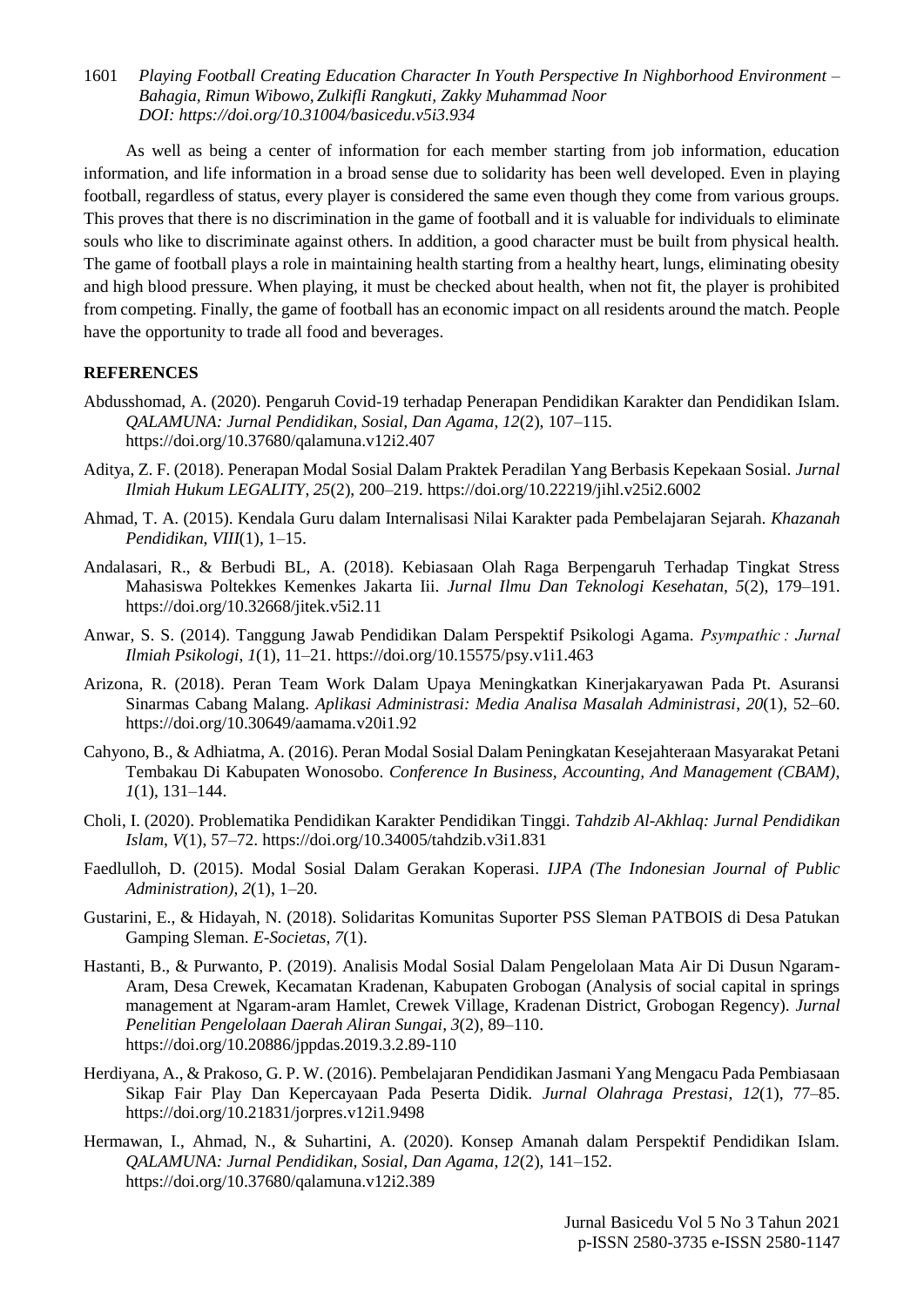- 1602 *Playing Football Creating Education Character In Youth Perspective In Nighborhood Environment – Bahagia, Rimun Wibowo, Zulkifli Rangkuti, Zakky Muhammad Noor DOI:<https://doi.org/10.31004/basicedu.v5i3.934>*
- I Wayan Eka Santika. (2020). Pendidikan Karakter pada Pembelajaran Daring. *Indonesian Values and Character Education Journal*, *3*(1), 8–19.
- Indrawan, J., & Aji, M. P. (2019). Olahraga sebagai Sarana Pemersatu Bangsa dan Upaya Perdamaian Dunia [Sports as an Instrument of Unifying a Nation and Achieving World Peace]. *Verity: Jurnal Ilmiah Hubungan Internasional (International Relations Journal)*, *10*(20), 69–86. https://doi.org/10.19166/verity.v10i20.1459
- Ismail, M. (2017). Menelusuri Konsep Pendidikan Karakter dan Implementasinya di Indonesia. *Journal of Chemical Information and Modeling*, *1*(1), 1–17.
- Jahroh, W. S., & Sutarna, N. (2016). Pendidikan Karakter Sebagai Upaya Mengatasi Degradasi Moral. *Prosiding Seminar Nasional Inovasi Pendidikan*, 395–402.
- Kamil, G. (2015). Pembentukan Karakter Melalui Pendidikan Sosiologi. *Tingkap*, *XI*(1), 54–66.
- Khamalah, N. (2017). Penguatan Pendidikan Karakter di Madrasah. *Jurnal Kependidikan*, *5*(2), 200–215. https://doi.org/10.24090/jk.v5i2.2109
- Laksana, S. D. (2015). Urgensi Pendidikan Karakter Bangsa Di Sekolah [Urgency of National Character Education In Schools]. *MUADDIB*, *05*(01), 167–184.
- Linarwati, M., Fathoni, A., & Minarsih, M. M. (2016). Studi Deskriptif Pelatihan Dan Pengembangan Sumberdaya Manusia Serta Penggunaan Metode Behavioral Event Interview Dalam Merekrut Karyawan Baru Di Bank Mega Cabang Kudus. *Journal of Management*, *2*(2), 1–8.
- Maharani Ramadhanti, M Syarif Sumantri, E. (2019). Pembentukan Karakter Dalam Pembelajaran Bcct (Beyond Center And Circle Time). *Jurnal Educate*, *4*(1), 9–17.
- Muslim, I. F., & Ranam, S. (2020). Pendidikan Kedisiplinan Di Pondok Pesantren El Alamia Untuk Menanggulangi Degradasi Moral. *Research and Development Journal of Education*, 102–109. https://doi.org/10.30998/rdje.v1i1.7325
- Nurhisam, L. (2017). Implementasi Pendidikan Karakter Sebagai Solusi Dekadensi Moral Anak Bangsa. *Elementary*, *5*(1), 110–131.
- Perdana, K. E. (2018). Sepakbola Sebagai Media Solidaritas Politik Bagi Supporter Indonesia. *Jurnal Ilmu Politik Dan Komunikasi*, *8*(2), 1–9. https://doi.org/10.34010/jipsi.v8i2.1269
- Pradipta, G. D. (2015). Sportifitas Dalam Keolahragaan Sebagai Bagian Pembentukan Generasi Muda Dan Nasionalisme Oleh Galih Dwi Pradipta. *Jurnal Ilmiah CIVIS*, *V*(1), 713–724.
- Primasari, D. A. G., Dencik, & Imansyah, M. (2019). Pendidikan Karakter Bagi Generasi Masa Kini. *Prosiding Seminar Nasional Pendidikan Program Pascasarjana Universitas Pgri Palembang 12 Januari 2019*.
- Priyono. (2016). Metode Penelitian Kuantitatif. Sidoarjo: Zifatama Publishing.
- Putry, R. (2019). Nilai Pendidikan Karakter Anak Di Sekolah Perspektif Kemendiknas. *Gender Equality: International Journal of Child and Gender Studies*, *4*(1), 39–54. https://doi.org/10.22373/equality.v4i1.4480
- Rachmah, H. (2013). Nilai-Nilai dalam Pendidikan Karakter Bangsa yang Berdasarkan Pancasila UUD 1945. *E-Jurnal Widya Non-Eksakta*, *1*(1), 1–14.
- Rohendi, E. (2018). Mengembangkan Sikap Dan Perilaku Anak Usia Dini Melalui Pendidikan Berbasis Karakter. *Cakrawala Dini: Jurnal Pendidikan Anak Usia Dini*, *3*(1), 1–9. https://doi.org/10.17509/cd.v3i1.10318
- Samrin. (2016). Pendidikan Karakter (Sebuah Pendekatan Nilai). *Jurnal Al-Ta'dib*, *9*(1), 120–143.
- Setiyawan M.Or. (2019). Visi Pendidikan Jasmani dan Olahraga. *Jurnal Ilmiah PENJAS*, *3*(1), 74–86.
- Shidiq, U., & Choiri, M. (2019). Metode Penelitian Kualitatif di Bidang Pendidikan. In *Journal of Chemical Information and Modeling*.